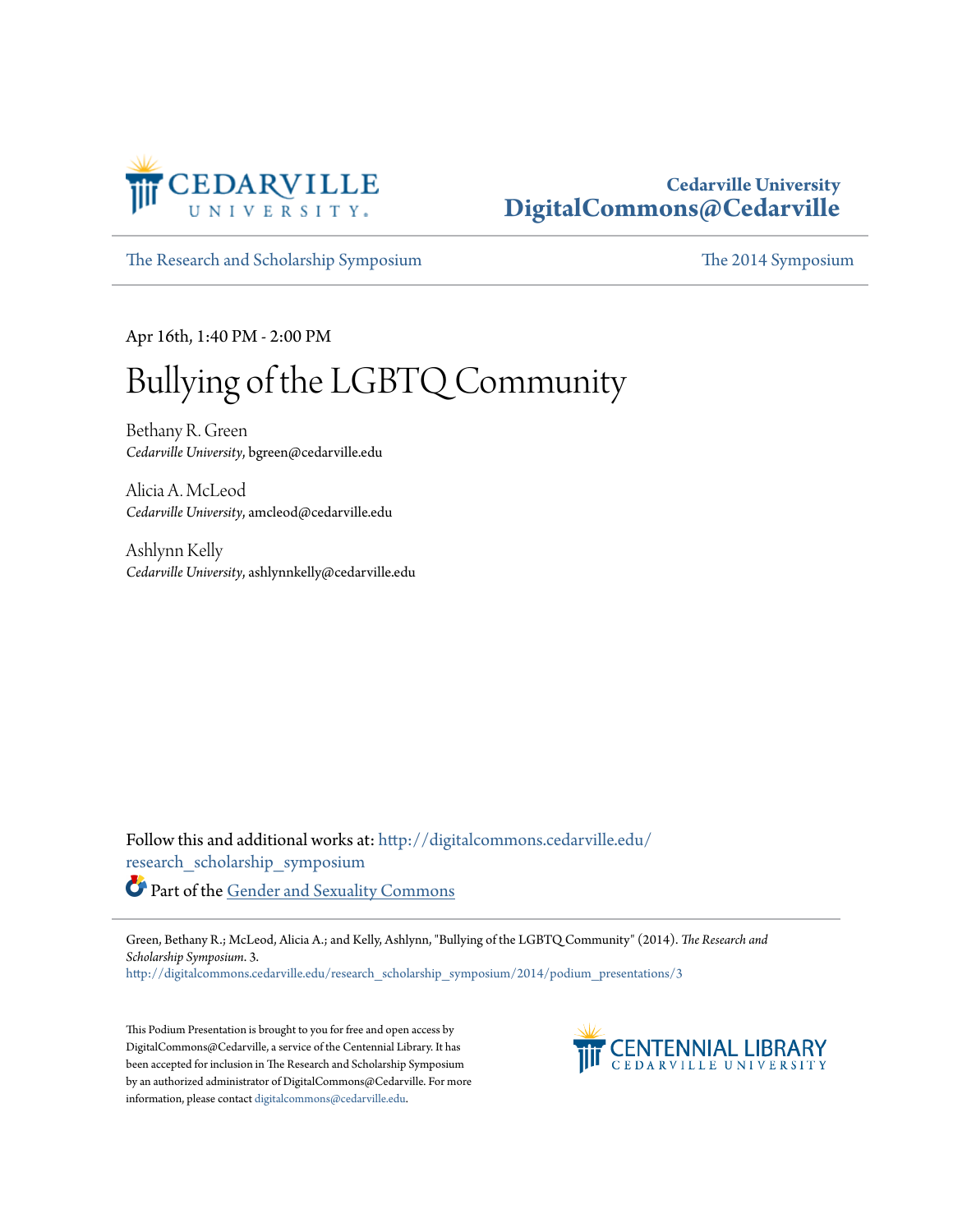# BULLYING OF THE LGBTQ **COMMUNITY**

Bethany Green, Ashlynn Kelly, and Alicia McLeod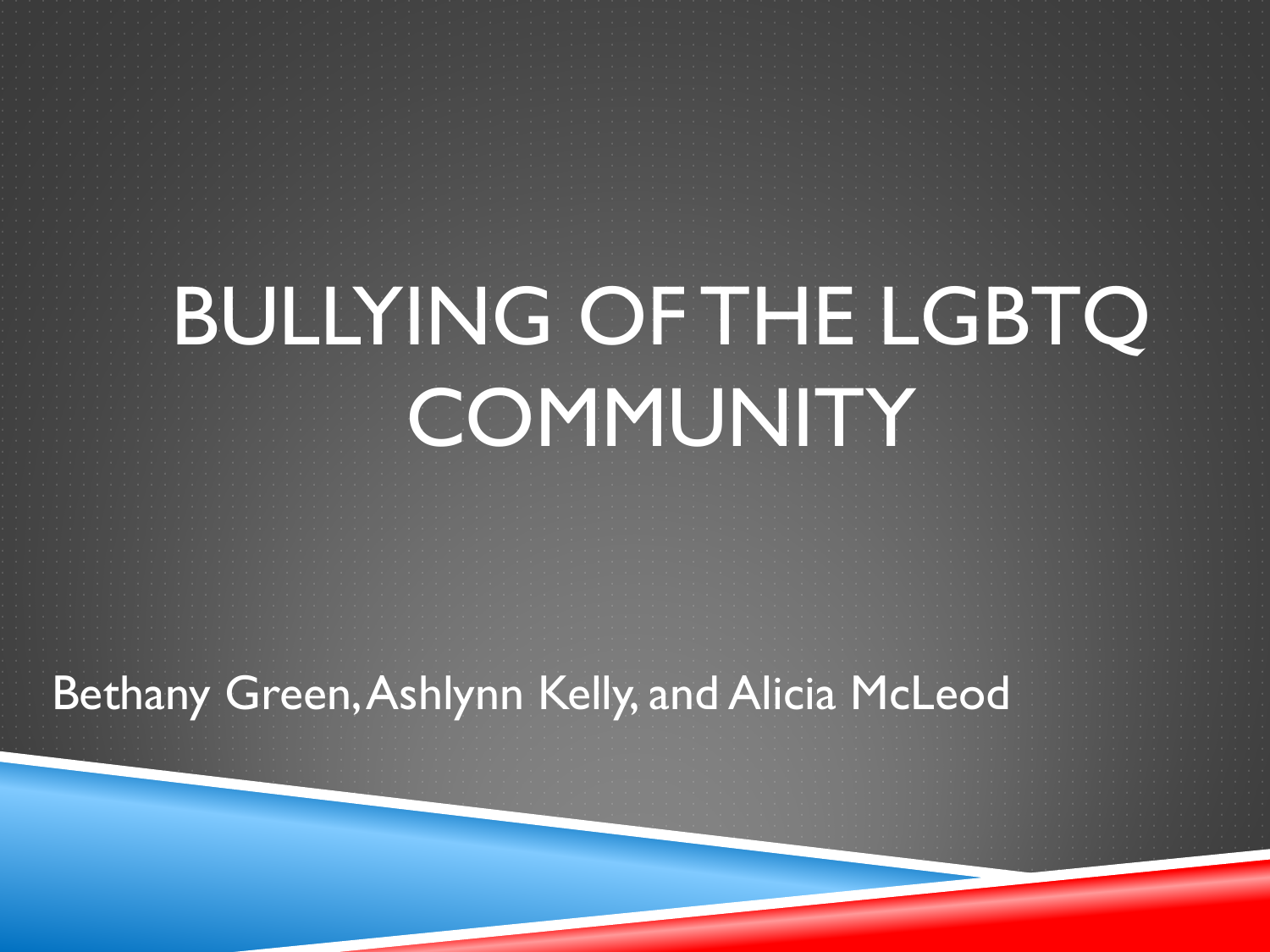# LGBTQ POPULATION

9 million Americans identify as LGBTQ

700,000 Americans identify as Transgender

650,000 Same Sex Couples in America

(Gates, G., 2013)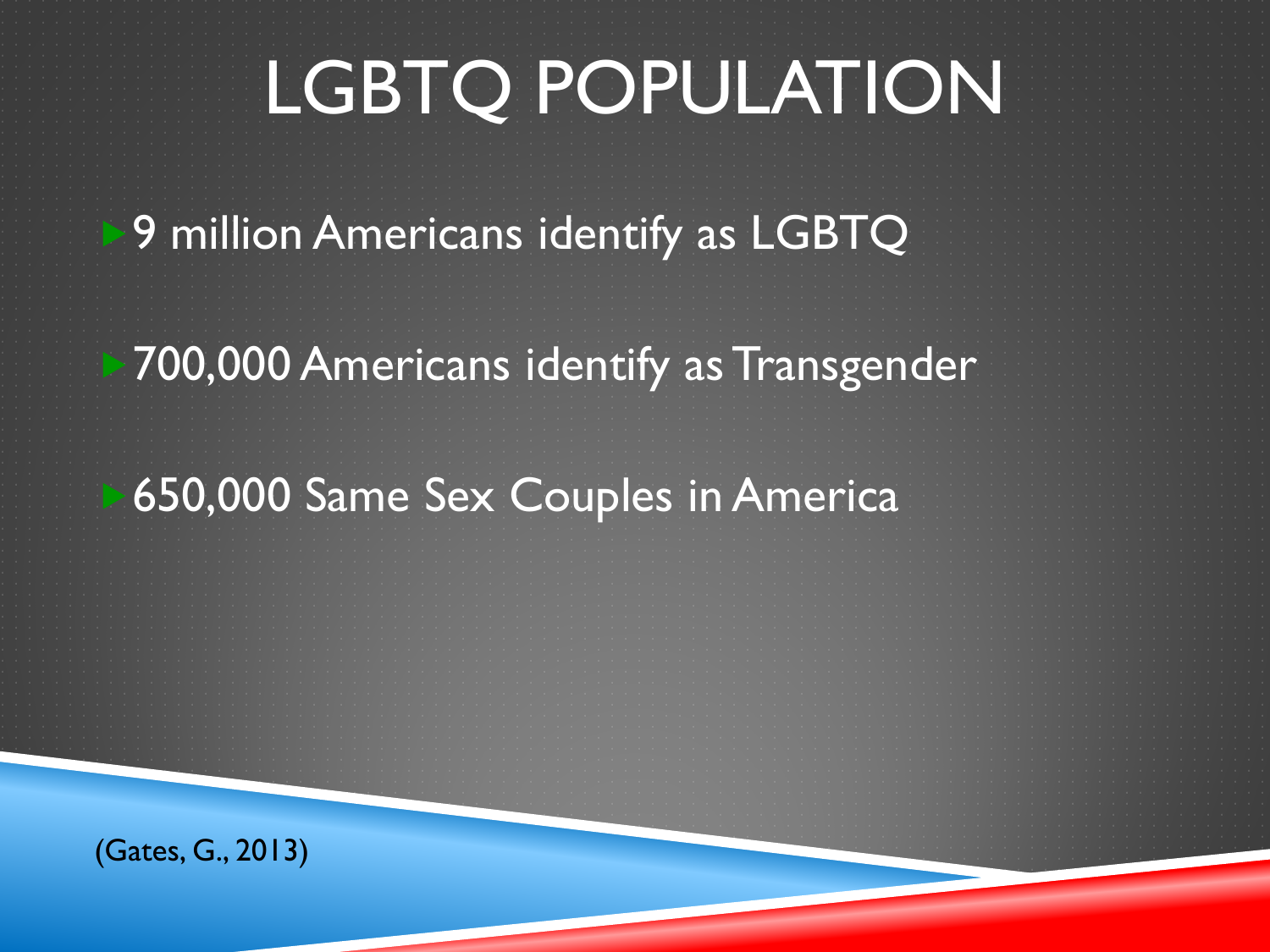# TYPES OF BULLYING

### Physical

### Verbal

### **Cyber**

### **Societal**

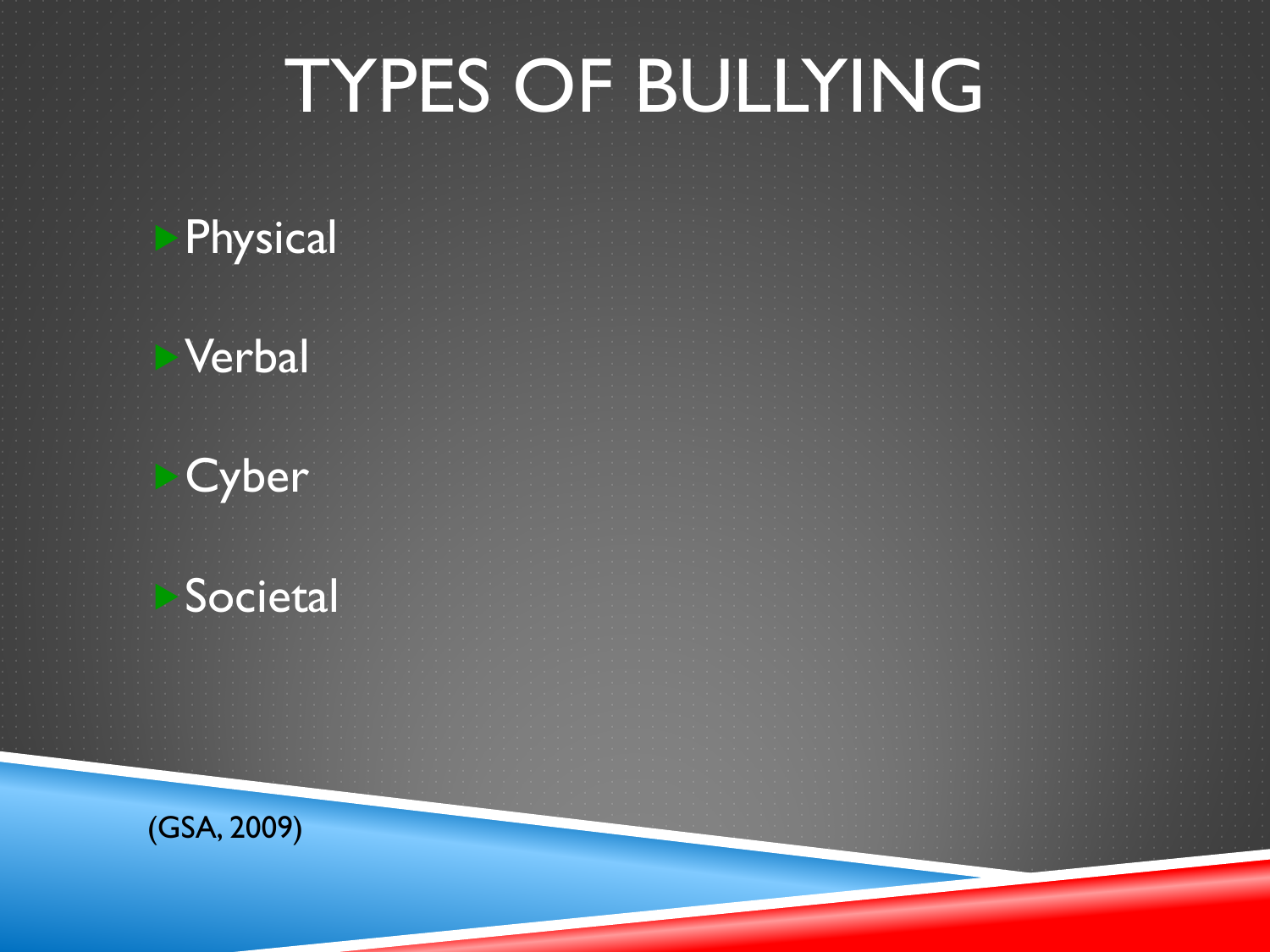# LGBTQ BULLYING IN THE UNITED STATES

Schools 59-84% of students who are LGBTQ have experienced bullying of some type LGBTQ students are more likely to be bullied This bullying can be indirect or direct

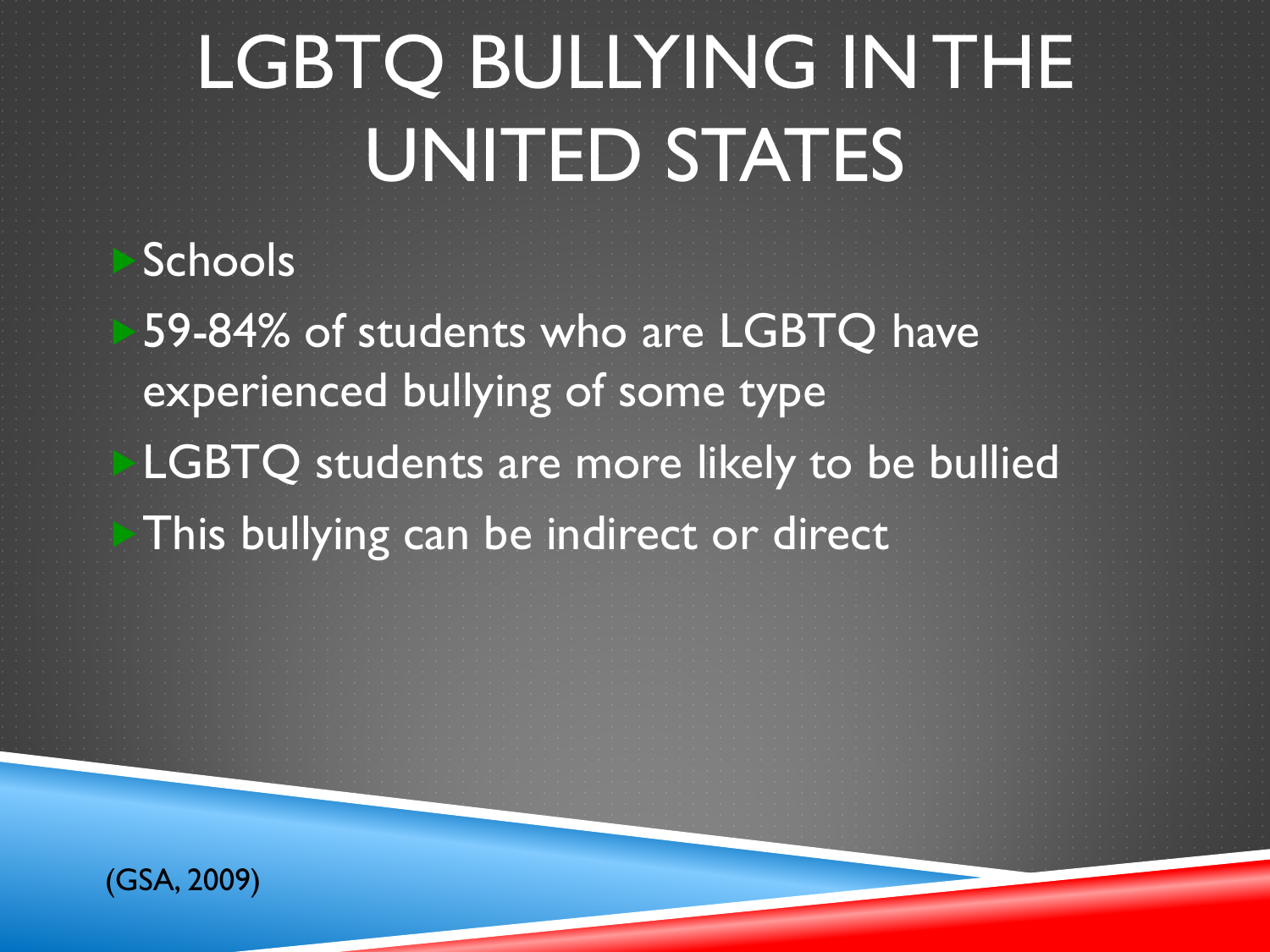# LGBTQ BULLYING IN THE UNITED STATES

### **Workplace**

"More than four percent of the American workforce identifies as lesbian, gay, bisexual, or transgender (LGBT). Approximately 212,000 of these workers live in Ohio. Ohio does not have a statewide law that prohibits discrimination based on sexual orientation or gender identity in employment." (Hasenbush, A. & Mallory, C., 2014)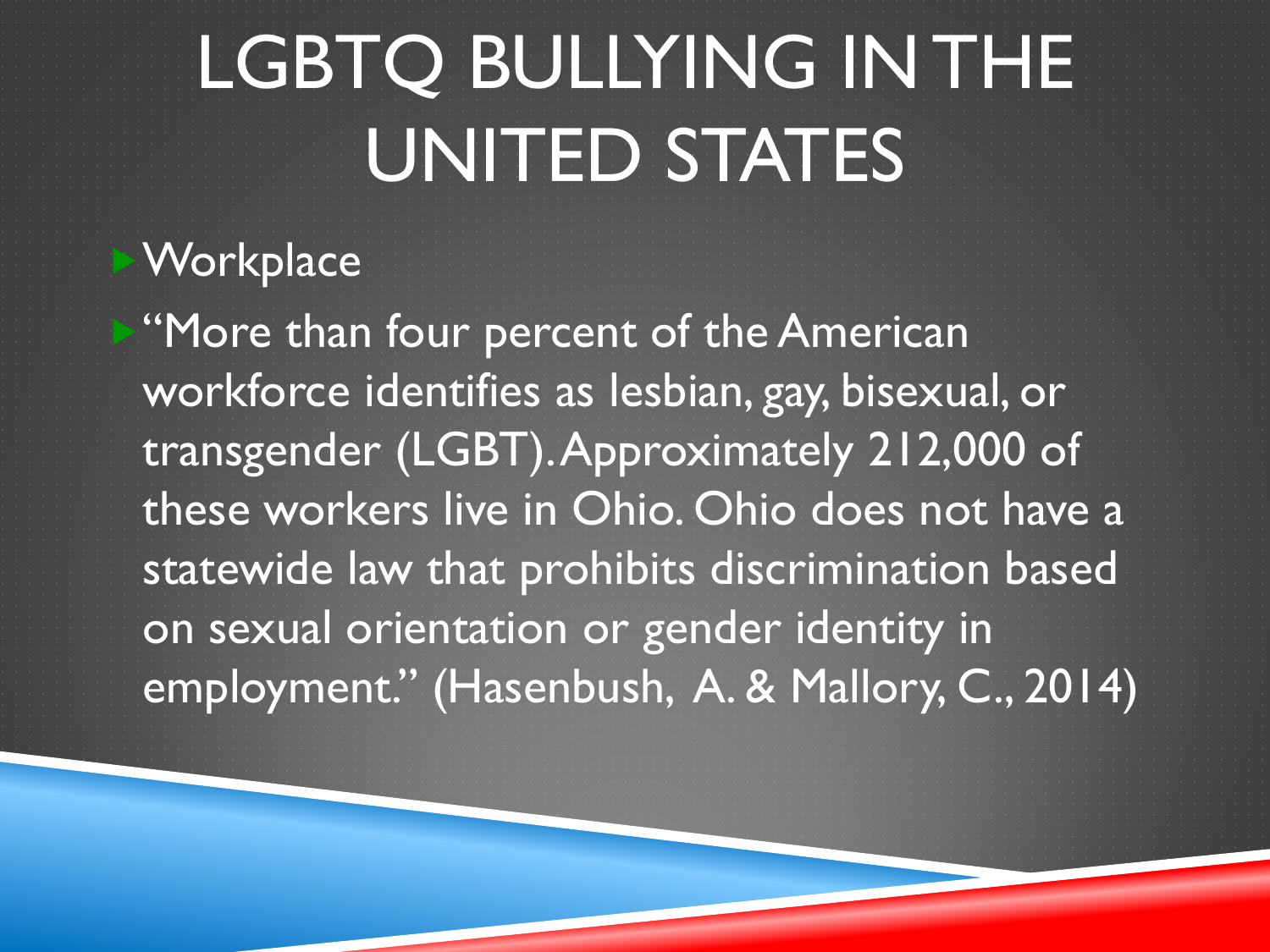# RESULTS OF LGBTQ BULLYING IN AMERICA

Youth harassed on the basis of sexual orientation are:

- **More likely** to report low grades, smoke, drink alcohol or use drugs
- **More likely** to become victims of violence
	- **3 times as likely** to carry a weapon
- **3 times as likely** to report missing school in the last 30 days **More than twice as likely** to report depression and seriously consider suicide

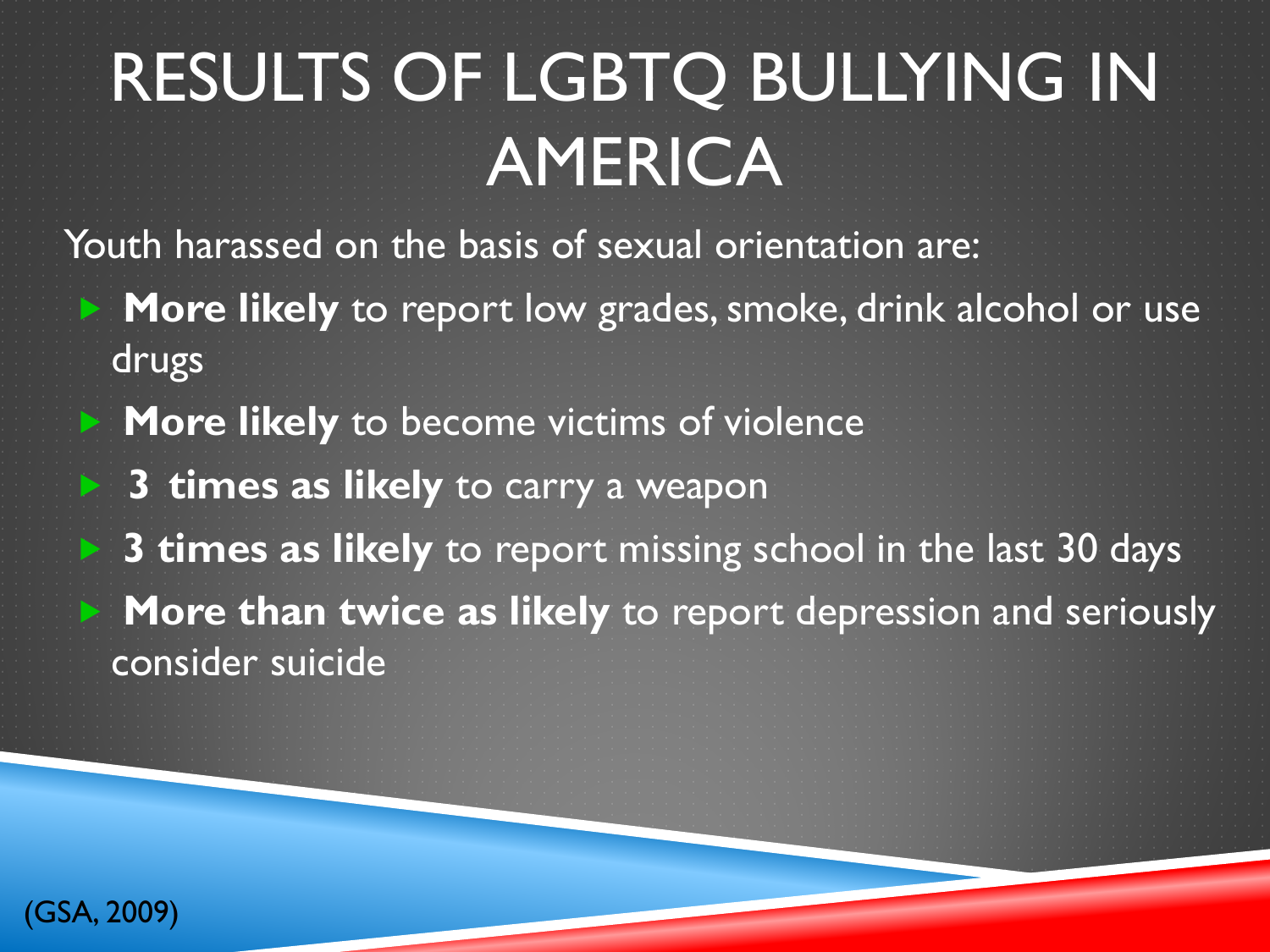## LGBTQ and Suicide

**LGB** youth are 4 times more likely, and questioning youth are **3 times more likely**, to attempt suicide as their straight peers.

▶ Suicide attempts by LGB youth and questioning youth are 4 to **6 times more likely** to result in injury, poisoning, or overdose that requires treatment from a doctor or nurse, compared to their straight peers.

**LGB** youth who experienced severe family rejection were more than **8 times more likely** to report having attempted suicide compared with peers from families with little or no rejection. **12-19%** of LGB adults vs. **4.6%** of all U.S. adults

(Ryan et al. 2009; Haas, 2012; CDC, 2011)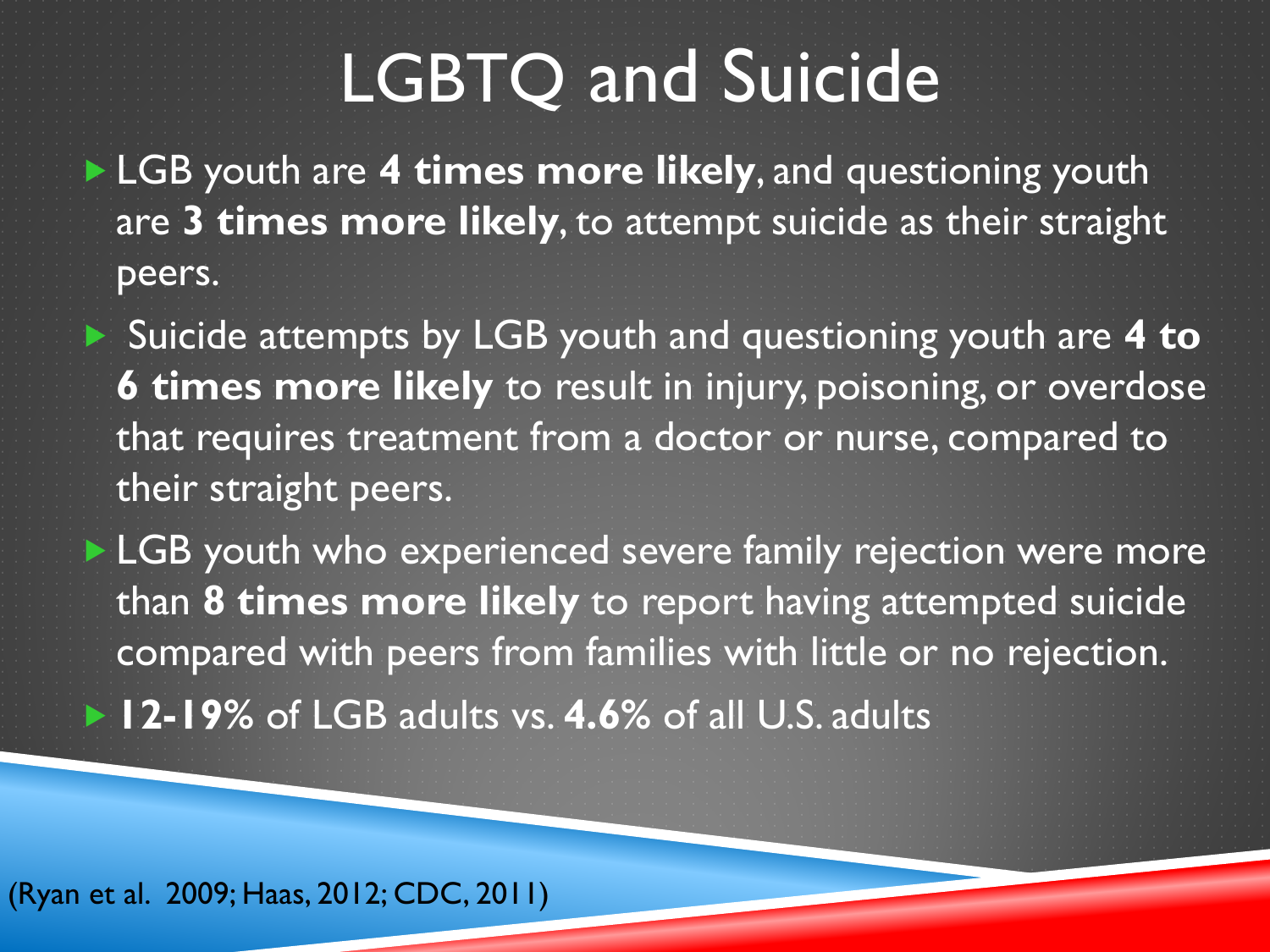# LGBTQ YOUTH AND **HOMELESSNESS**

▶ Of the estimated **1.6 million** homeless American youth, between **20 and 40 percent** identify as LGBT.

**26 percent** of gay teens who came out to their parents or guardians were told they must leave home.

(Gay and Transgender Youth Homelessness by the Numbers, 2010; LGBT Homeless, 2009)



http://www.change.org/petitions/tell-gov-cuomo-don-t-abandon-lgbthomeless-youth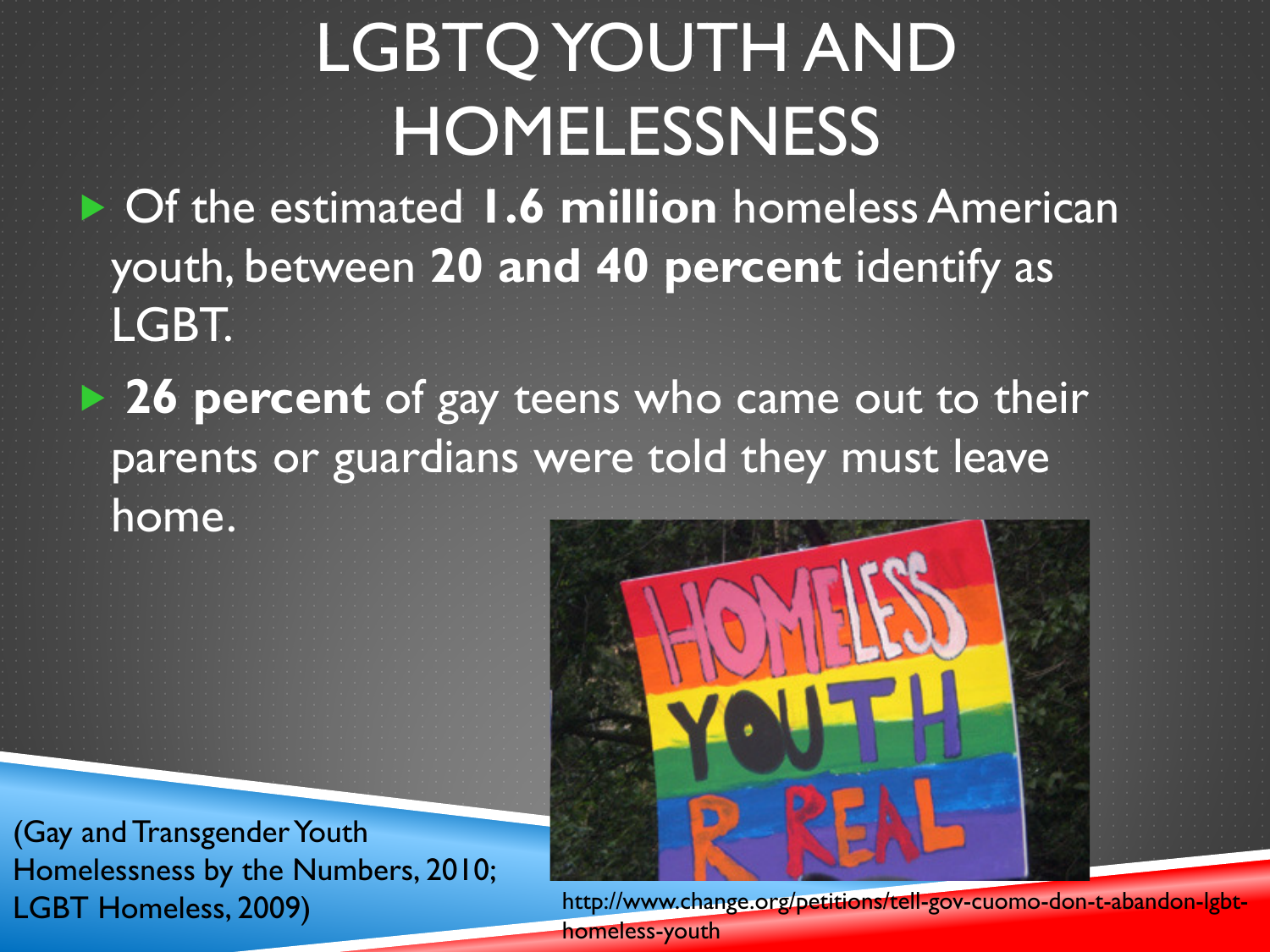# LGBTQ BULLYING IN SOUTH AFRICA

 On any given day, a lesbian woman is twice as likely to be raped or sexually molested than a heterosexual woman

Corrective rape- The idea that having sexual relations with men will reverse the desire to have sexual relationships with women.

(Brown, 2012)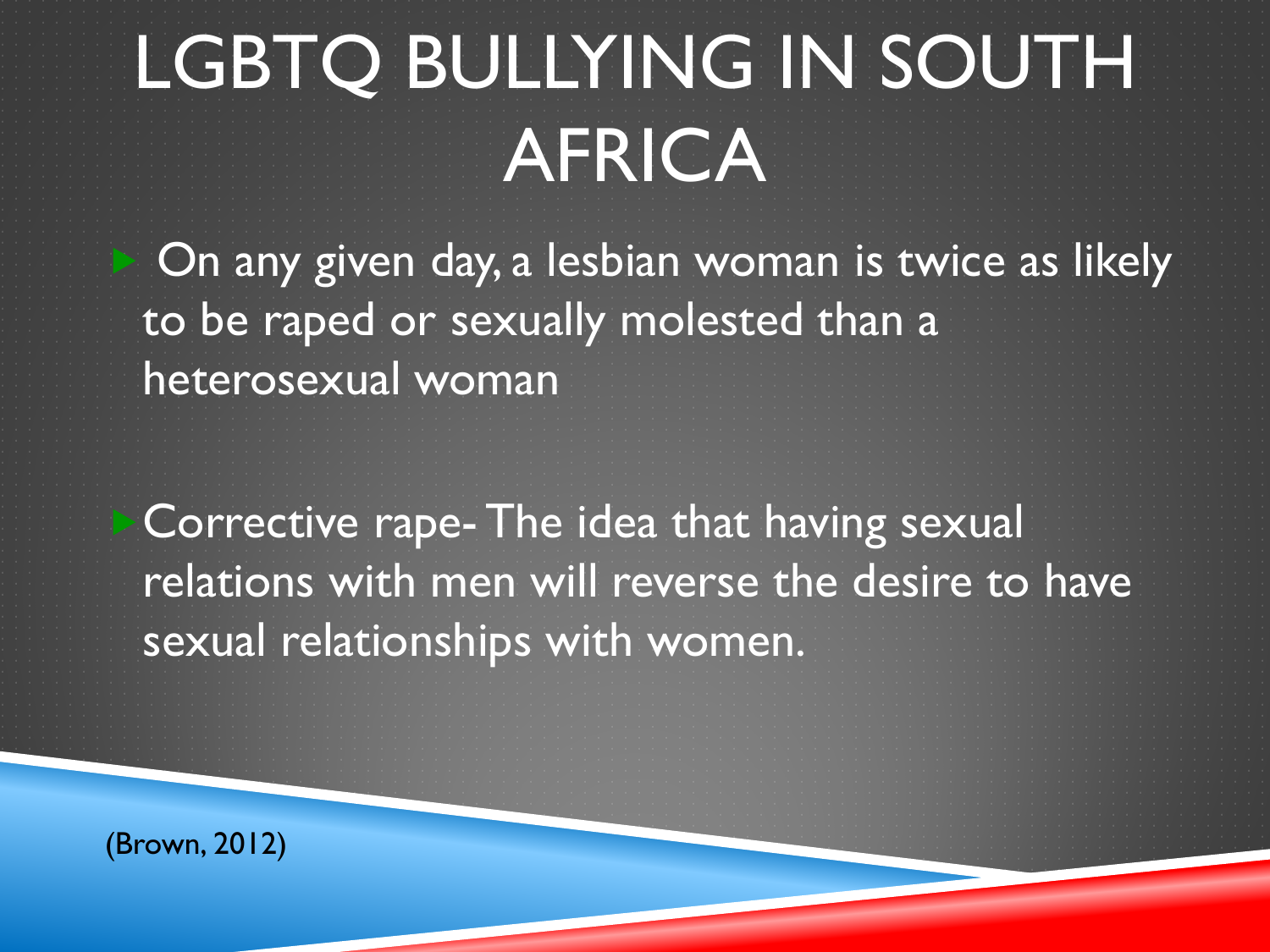## SOUTH AFRICAN CULTURE

▶ Patriarchy

**Homosexuality is "un-African"** 

 $\blacktriangleright$  1<sup>st</sup> to secure gay rights in the work place in 1997

**Legalized gay marriage in 2005** 

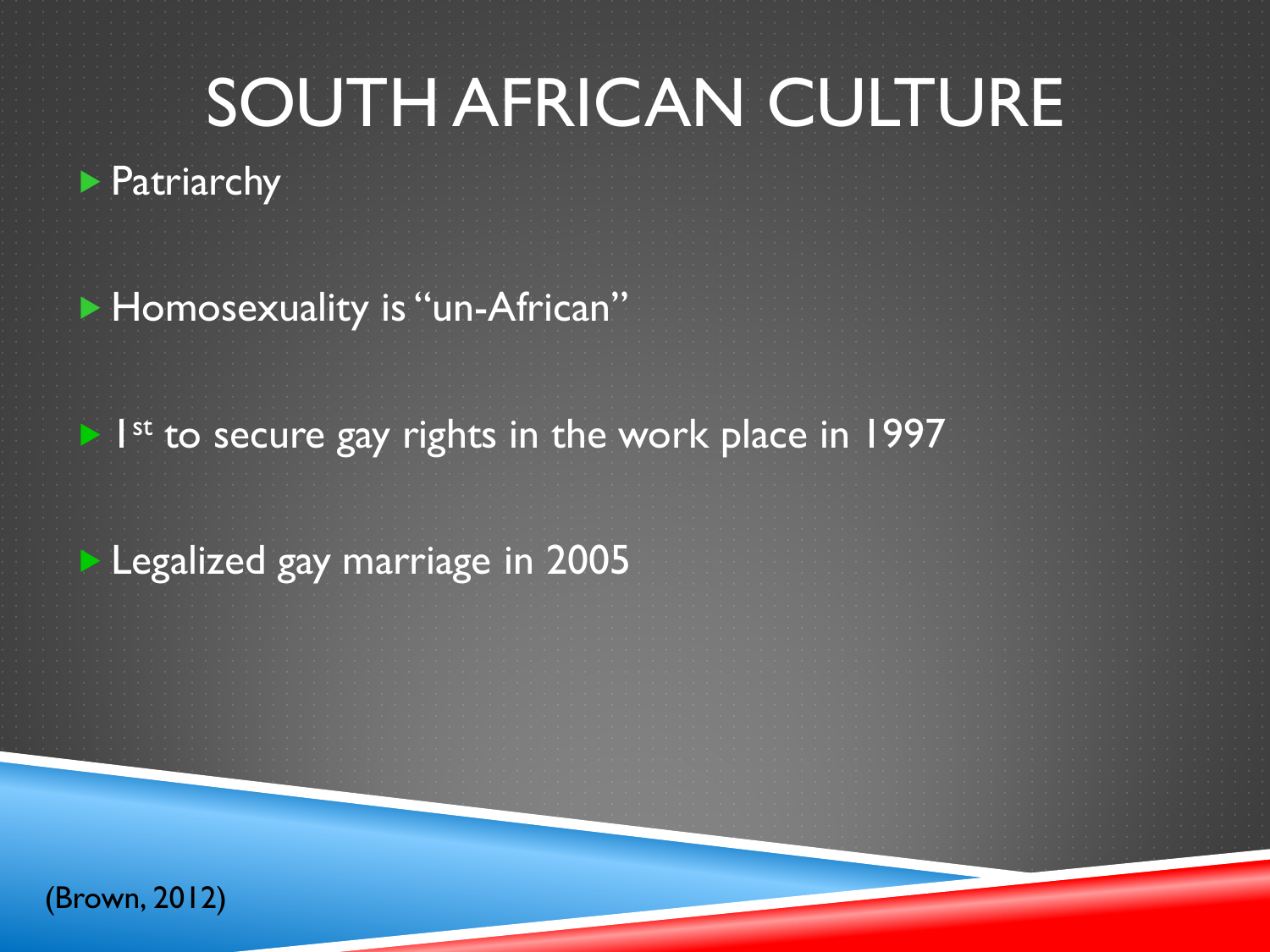"Even if you know how the constitution works, you don't know how to use it to protect yourself. If you don't have money you don't have access to the justice system. Violence in the townships is normal. Homosexuality is [seen as] un-African. Patriarchy is everywhere. The way religious leaders read scripture is painful. Children start raping at 14, 15 and take pictures. We're sitting on a time bomb."

### **-Funeka Soldaat, founder of Freegender Cape Town, South Africa**

(Strudwick, 2014)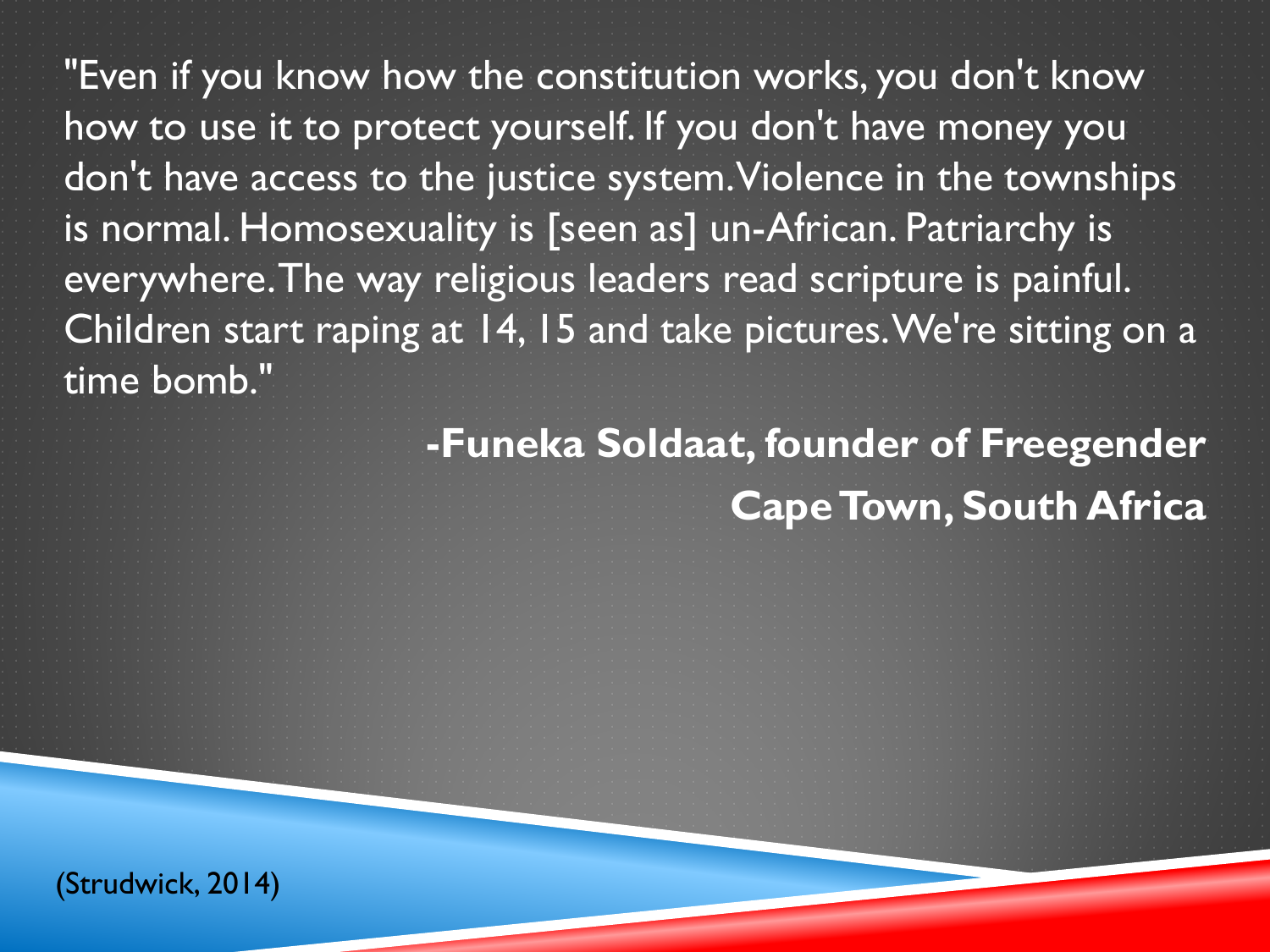## RAPE IN SOUTH AFRICA

Between 2011-2012 there were a total of **9,193** sexual offences reported to the South African Police Services (SAPS) in the Western

### Just under **27 cases** per day



http://www.change.org/petitions/south-africafollow-words-with-action-against-rape

(Strudwick, 2014)

Cape.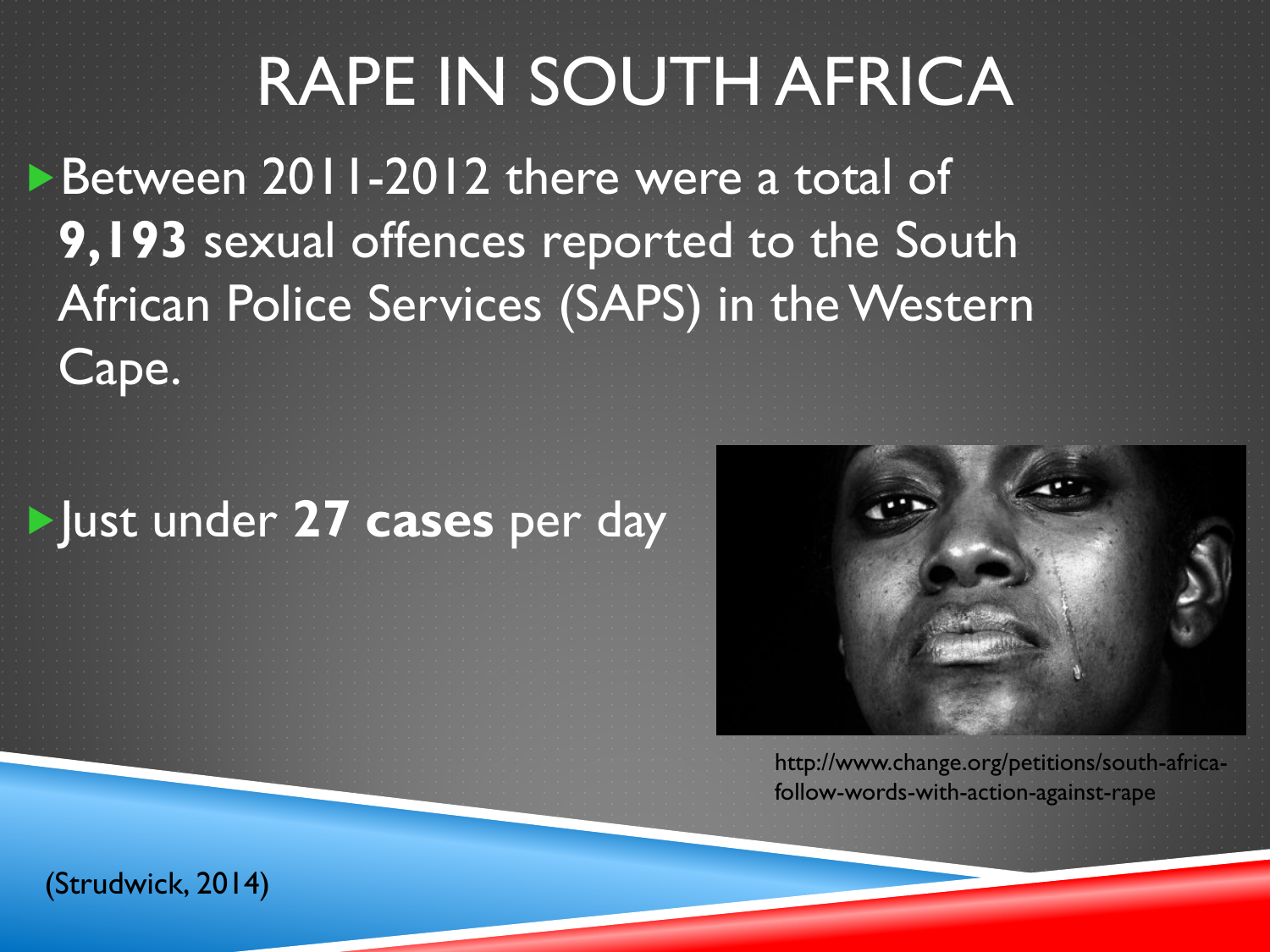$\blacktriangleright$  There is currently no legislation that pertains specifically to the rape of lesbians in order to 'correct' their sexual orientation as a hate crime.

▶ 24 out of 25 rapes that even reach trial in South Africa don't see attackers convicted.

In testimonies collected by one researcher, the most common reaction from police to corrective rape is **laughter**.

(Strudwick, 2014)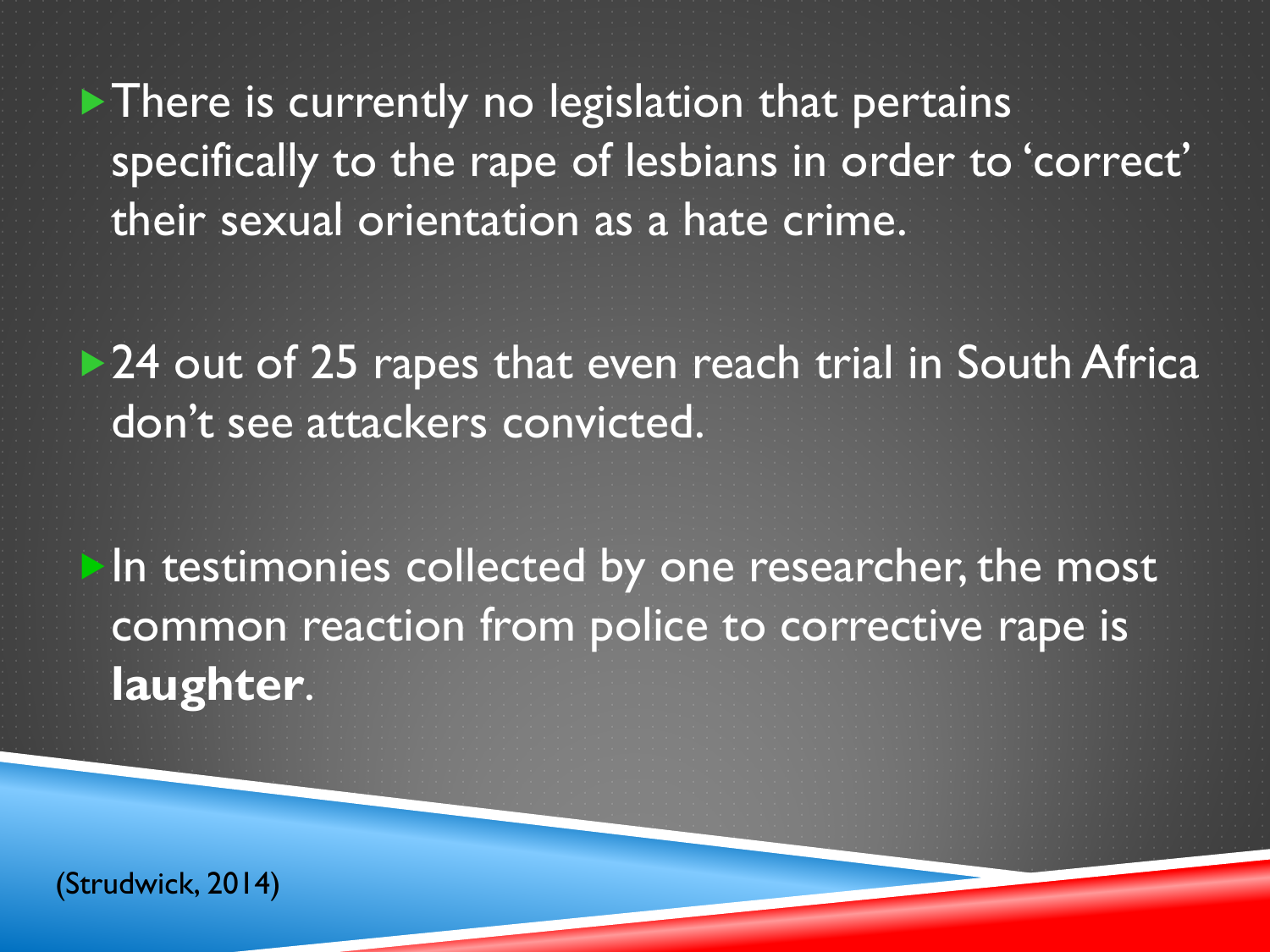### UGANDA

 Homosexuality is illegal in Uganda President Museveni signed Anti-Gay bill February 24, 2014 2009 bill included death penalty for homosexual acts Parliament replaced death penalty for life in prison for "aggravated homosexuality" Bill includes years in prison for anyone who reaches out or

counsels gays or lesbians

Ensures withdraw from LGBT rights and service groups



http://www.mysecretatheistblog. com/2012/08/gay-bravery-gay-

authenticity-gay.html (Karimi and Thompson, 2014)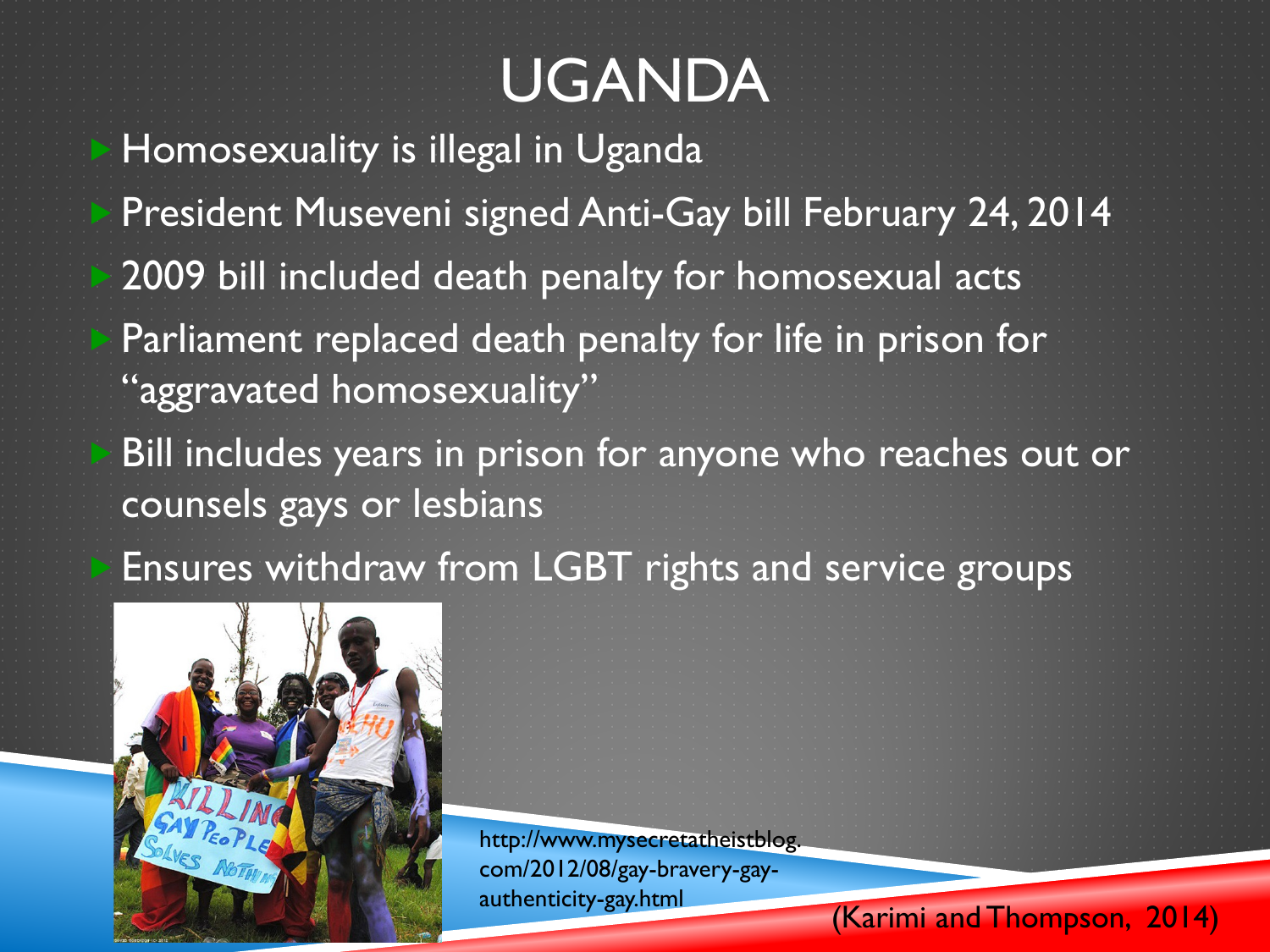### RUSSIA

2013 law prohibits "distribution of propaganda of non- traditional sexual relations among minors"

- Gay rights protests,
- Pride parades
- Stating gay and straight relationships are equal
- Fines up to 100,000 rubles (about \$3,000) and up to 3 years jail time
- Second law allows Russian police to arrest tourists suspected of being homosexual or lesbian
	- $\triangleright$  Jailed up to 14 days
		- Eviction from the country
		- Allows police to arrest athletes, trainers, journalists, fans,

(Johnson, 2014)

etc.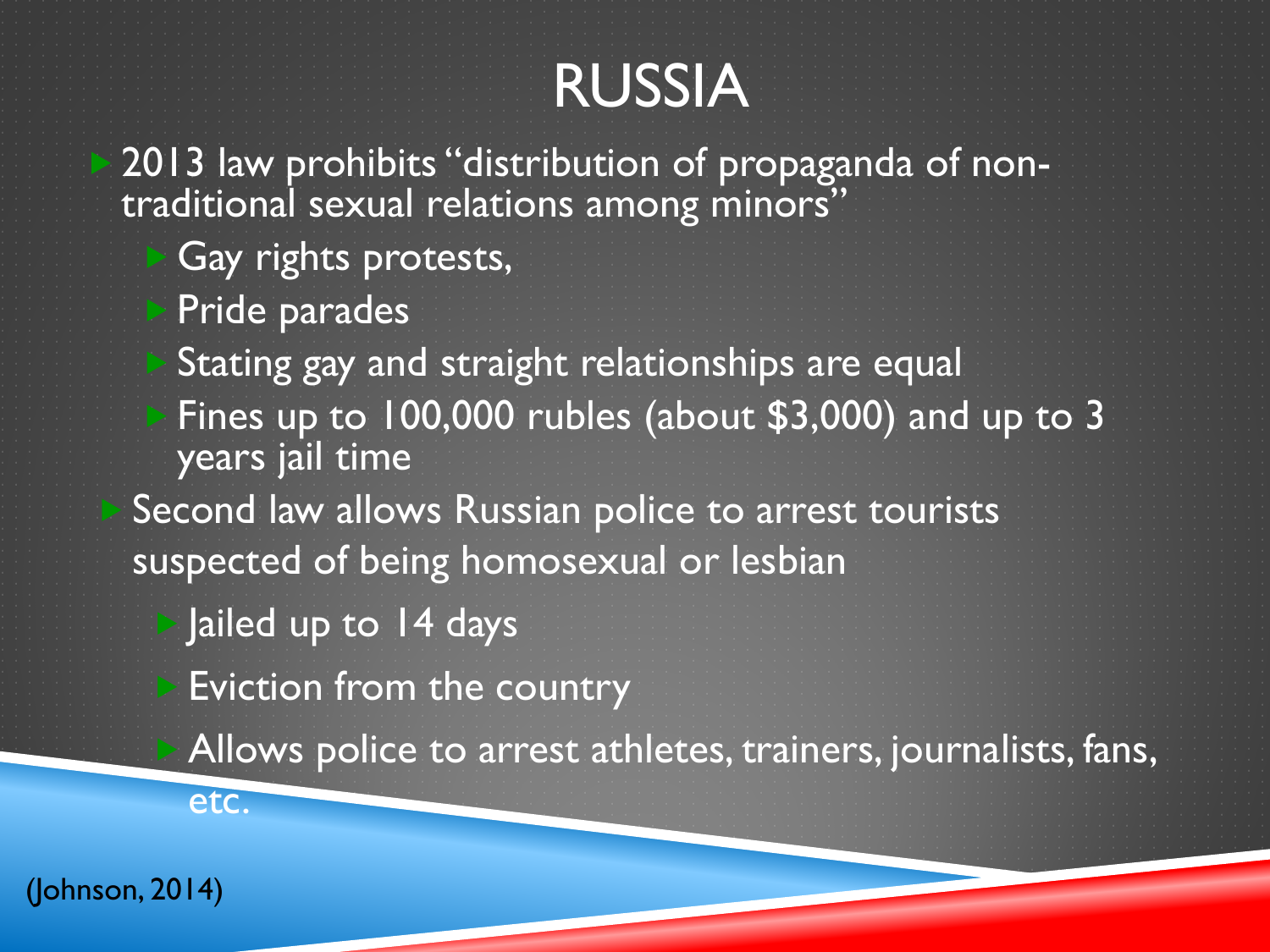### RUSSIA

Third law (July 2013) prohibits gay couples in Russia and single parents from countries that allow gay marriage, to adopt Russian-born children.

Fourth law (in progress) takes away parental rights from any adult with a "nontraditional sexual orientation."



http://thedisorderofthi ngs.com/2013/06/23/r ussias-anti-gay-lawsthe-politics-andconsequences-of-a-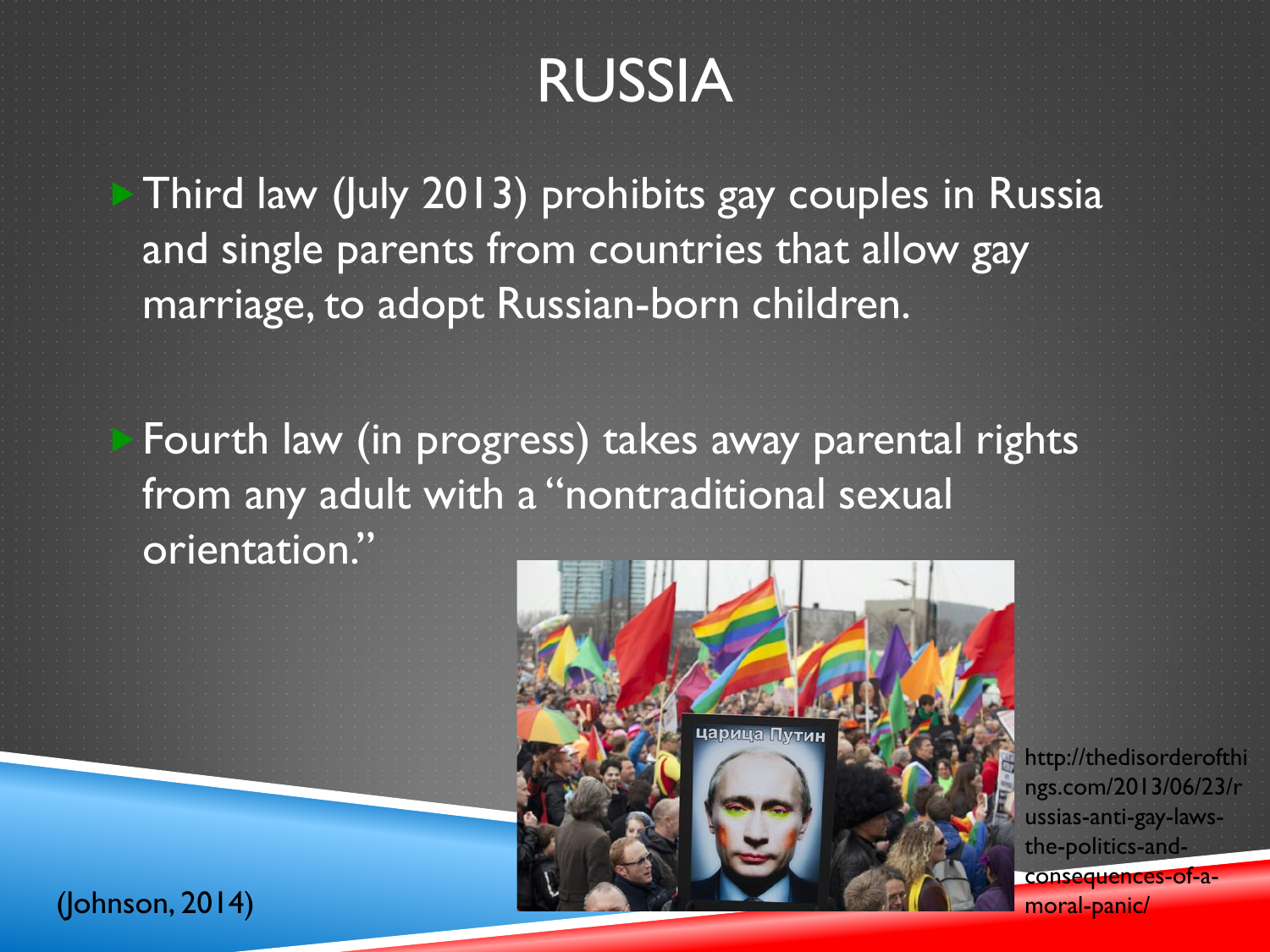### OUR RESPONSIBILITY

#### Education

**Teachers and school staff** 

#### **Students**

### **Professionals**

### **Communities**



http://www.stopbullying.gov/what-you-cando/parents/index.html

(Kosciw et al., 2012)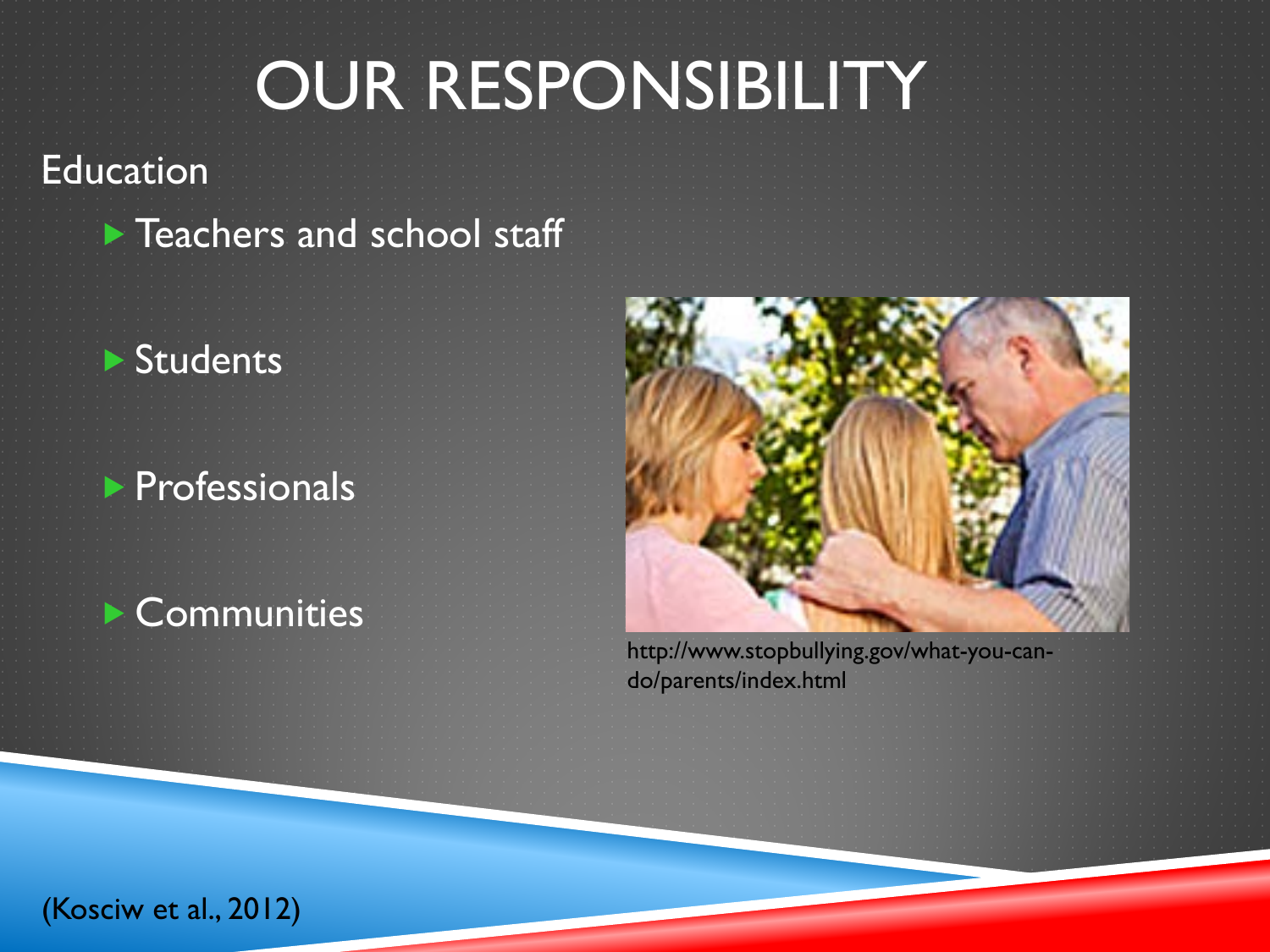### OUR RESPONSIBILITY

### Policy Change

### South Africa

#### In the school system

http://www.ivmcf.org/tag/south-africa

(Brown, R., 2012)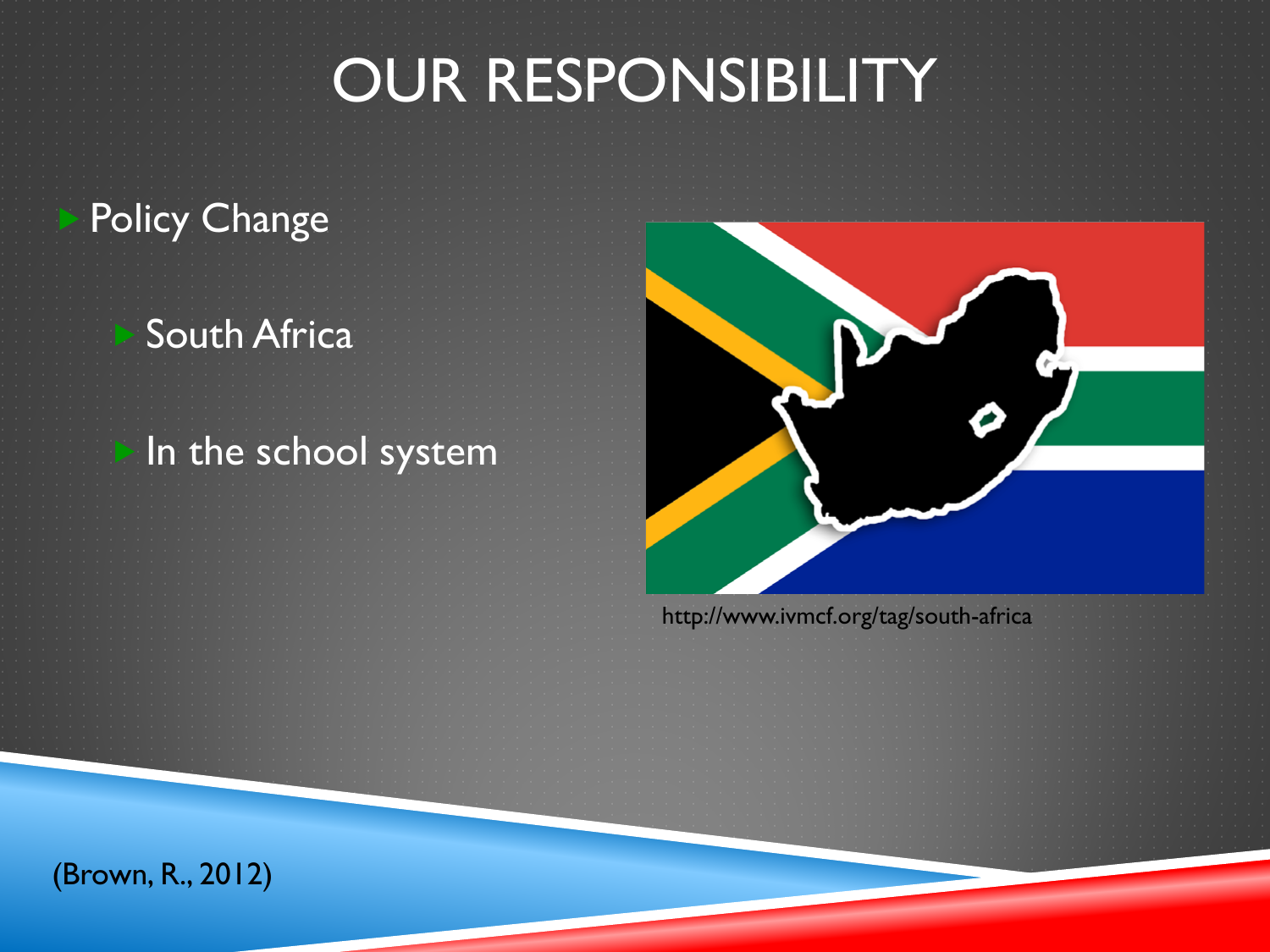### ORGANIZATIONS



https://www.gsanetwork.org/

 Gay Straight Alliance (GSA) U.S. Department of Health and Human Services' Stop Bullying Initiative

(GSA Network, n.d.; Kosciw et al., 2012; Stopbullying.gov, n.d.)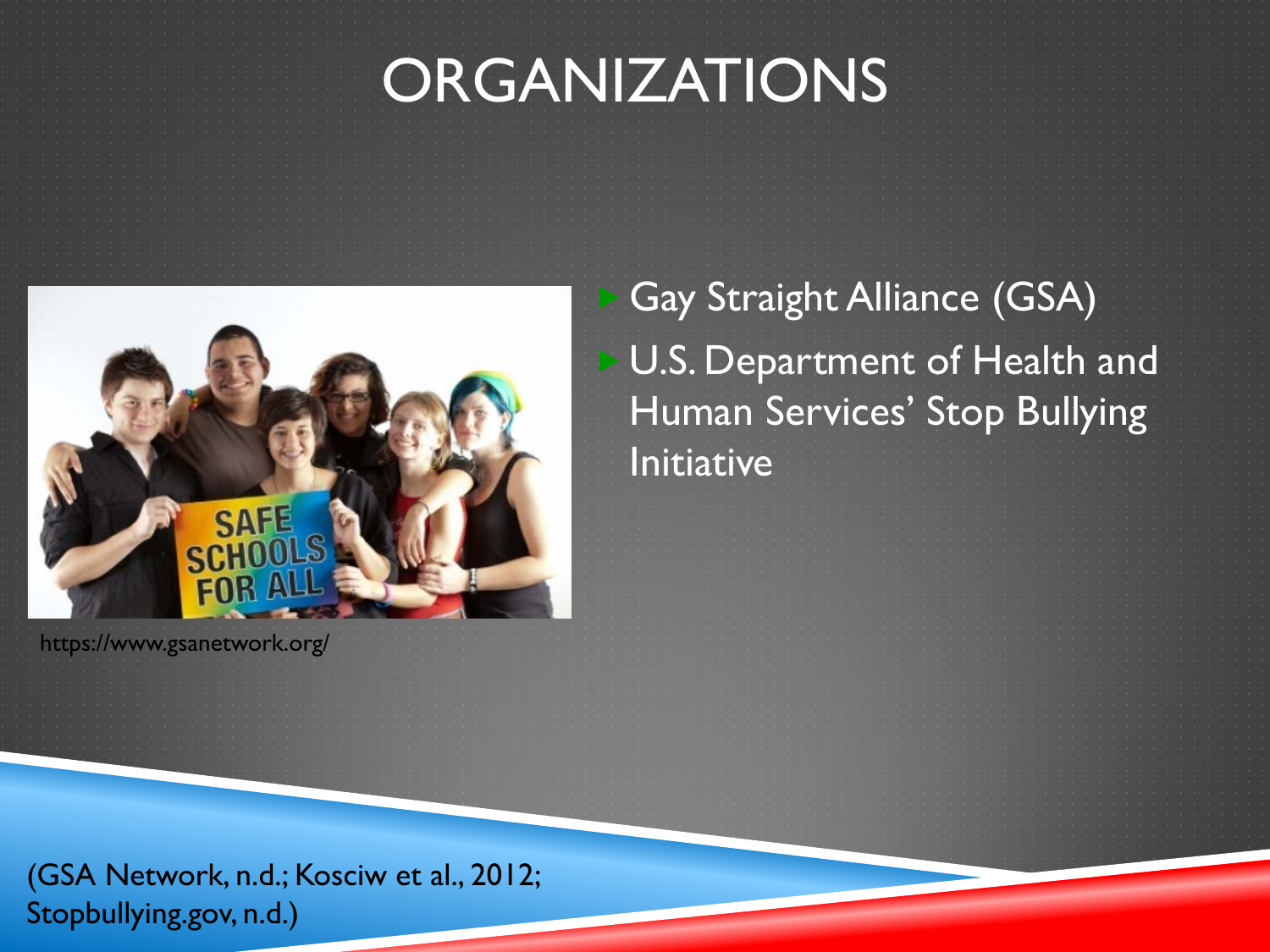### **ORGANIZATIONS**

### Walls Down

### Six-11 Ministries

#### Parakaleo

### Christopher Yuan



http://six11.wordpress.com/youth-workers/who-am-i-inchrist/

(Parakaleo, n.d.; Six-11 Ministires, n.d.; Walls Down, 2013; Yuan,C. 2011)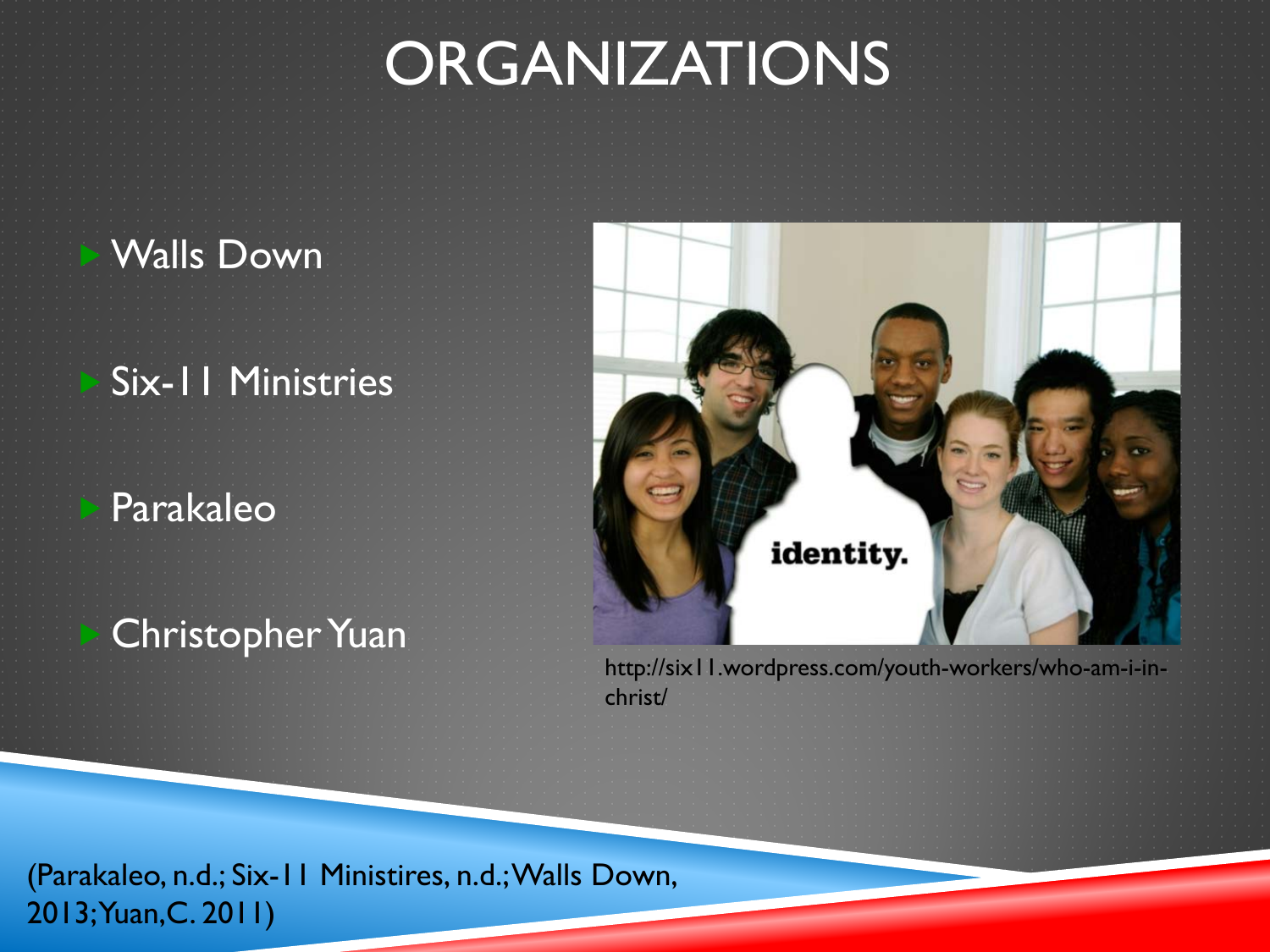## REFERENCES

Brown, R. (2012). Corrective rape in south africa: A continuing plight despite an international human rights response. Annual Survey of International & Comparative Law, 18(1), 45-66.

Gay and transgender youth homelessness by the numbers. (2010). Retrieved from

http://www.americanprogress.org/issues/lgbt/news/2010/06/21/7980/gay-and-transgender-youthhomelessness-by-the-numbers/

GSA network: Empowering youth activists to fight homopobia and transphobia in schools. (n.d.) Retrieved

Fromhttps://www.gsanetwork.org/\

Gates, G. 2013. Same-sex and Different-sex Couples in the American Community Survey. Retrieved from

http://williamsinstitute.law.ucla.edu/wp-content/uploads/ACS-2013.pdf

- Johnson, R. (2013). Sochi boycott and homophobia in Russia. Booksie. Retrieved from http://www.booksie.com/gay\_and\_lesbian/essay/captainryborg/sochi-boycott-and-homophobia-in-russia
- Karimi, F., & Thompson, N. (2014). Uganda's President Museveni signs controversial anti-gay bill into law. CNN. Retrieved
	- from http://www.cnn.com/2014/02/24/world/africa/uganda-anti-gay-bill/
- Kosciw, Joseph G., Bartkiewicz, M. J. & Greytak, E. A. (2012). Promising strategies for prevention of the bullying of lesbian, gay, bisexual, and transgender youth. Prevention Researcher, 19(3), 10-13.
- Massachusetts Department of Education. (n.d.). Retrieved from http://www.suicidology.org/c/document\_library/get\_ ile?folderId=232&name=DLFE-334.pdf
- Monroe, I. (2013). Mandela's LGBTO advocacy fallen on deaf ears in africa and african diasporic communities Bay Windows.Monroe, R. I. (2012). South africa's "corrective rape" of lesbians. Bay Windows, 30(27), 7-9